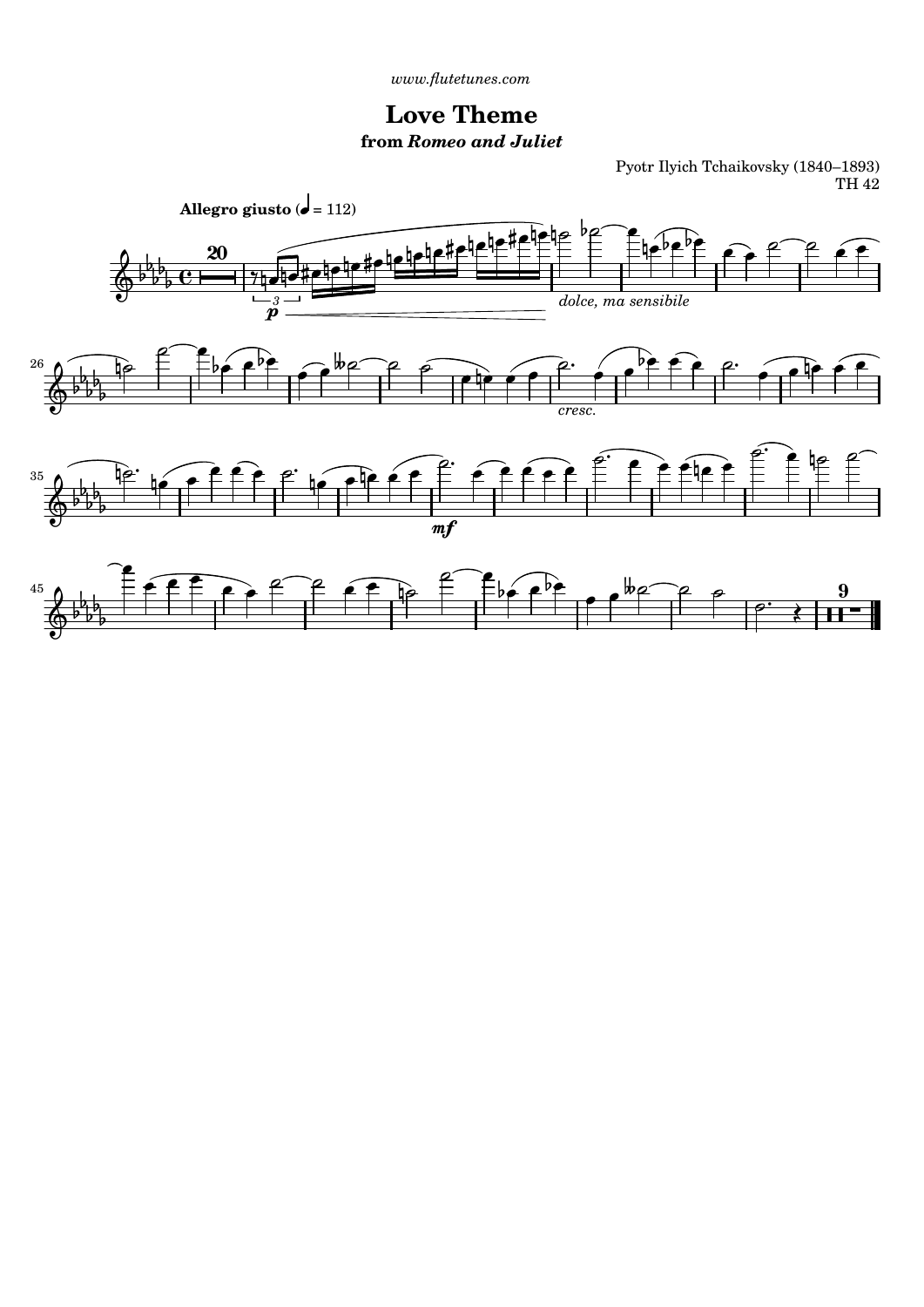*[www.flutetunes.com](http://www.flutetunes.com)* 

## **Love Theme from** *Romeo and Juliet*

Pyotr Ilyich Tchaikovsky (1840–1893) TH 42